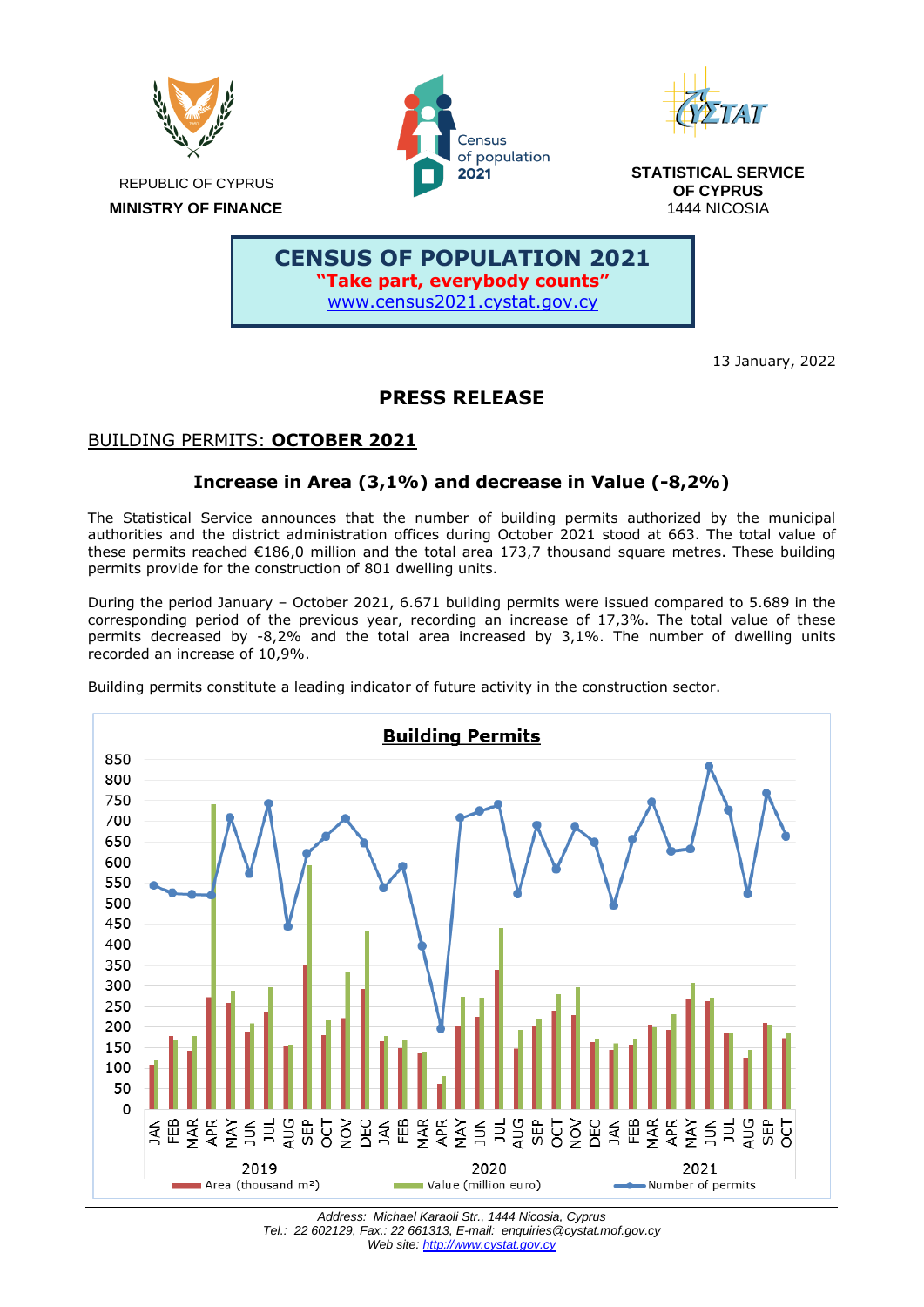### **Table 1**

| <b>Type of Project</b>            | <b>Number of Permits</b> |                 |                 | <b>Percentage</b><br>Change (%)             |
|-----------------------------------|--------------------------|-----------------|-----------------|---------------------------------------------|
|                                   | <b>Oct</b><br>2021       | Jan-Oct<br>2021 | Jan-Oct<br>2020 | <b>Jan-Oct 2021/</b><br><b>Jan-Oct 2020</b> |
| <b>Residential Buildings</b>      | 463                      | 4.670           | 4.118           | 13,4                                        |
| Non-residential Buildings         | 97                       | 1.049           | 802             | 30,8                                        |
| <b>Civil Engineering Projects</b> | 41                       | 381             | 252             | 51,2                                        |
| Division of Plots                 | 50                       | 447             | 387             | 15,5                                        |
| <b>Road Construction</b>          | 12                       | 124             | 130             | $-4,6$                                      |
| <b>Total</b>                      | 663                      | 6.671           | 5.689           | 17,3                                        |

#### **Table 2**

| <b>Type of Project</b>            | Area $(m2)$     |                 |                 | <b>Percentage</b><br>Change (%)      |
|-----------------------------------|-----------------|-----------------|-----------------|--------------------------------------|
|                                   | <b>Oct 2021</b> | Jan-Oct<br>2021 | Jan-Oct<br>2020 | Jan-Oct 2021/<br><b>Jan-Oct 2020</b> |
| <b>Residential Buildings</b>      | 156.792         | 1.625.585       | 1.521.451       | 6,8                                  |
| Non-residential Buildings         | 15.824          | 294.780         | 327.687         | $-10,0$                              |
| <b>Civil Engineering Projects</b> | 1.046           | 6.431           | 19.148          | $-66,4$                              |
| <b>Total</b>                      | 173.662         | 1.926.796       | 1.868.286       | 3,1                                  |

#### **Table 3**

| <b>Type of Project</b>            | <b>Value (€000's)</b> |                 |                 | <b>Percentage</b><br>Change (%)             |
|-----------------------------------|-----------------------|-----------------|-----------------|---------------------------------------------|
|                                   | <b>Oct</b><br>2021    | Jan-Oct<br>2021 | Jan-Oct<br>2020 | <b>Jan-Oct 2021/</b><br><b>Jan-Oct 2020</b> |
| <b>Residential Buildings</b>      | 160.229               | 1.667.144       | 1.673.920       | $-0,4$                                      |
| Non-residential Buildings         | 17.218                | 276.517         | 404.794         | $-31,7$                                     |
| <b>Civil Engineering Projects</b> | 3.669                 | 72.434          | 113.043         | $-35,9$                                     |
| Division of Plots                 | 3.978                 | 34.962          | 35.030          | $-0,2$                                      |
| Road Construction                 | 889                   | 7.829           | 16.420          | $-52,3$                                     |
| <b>Total</b>                      | 185.983               | 2.058.886       | 2.243.207       | $-8,2$                                      |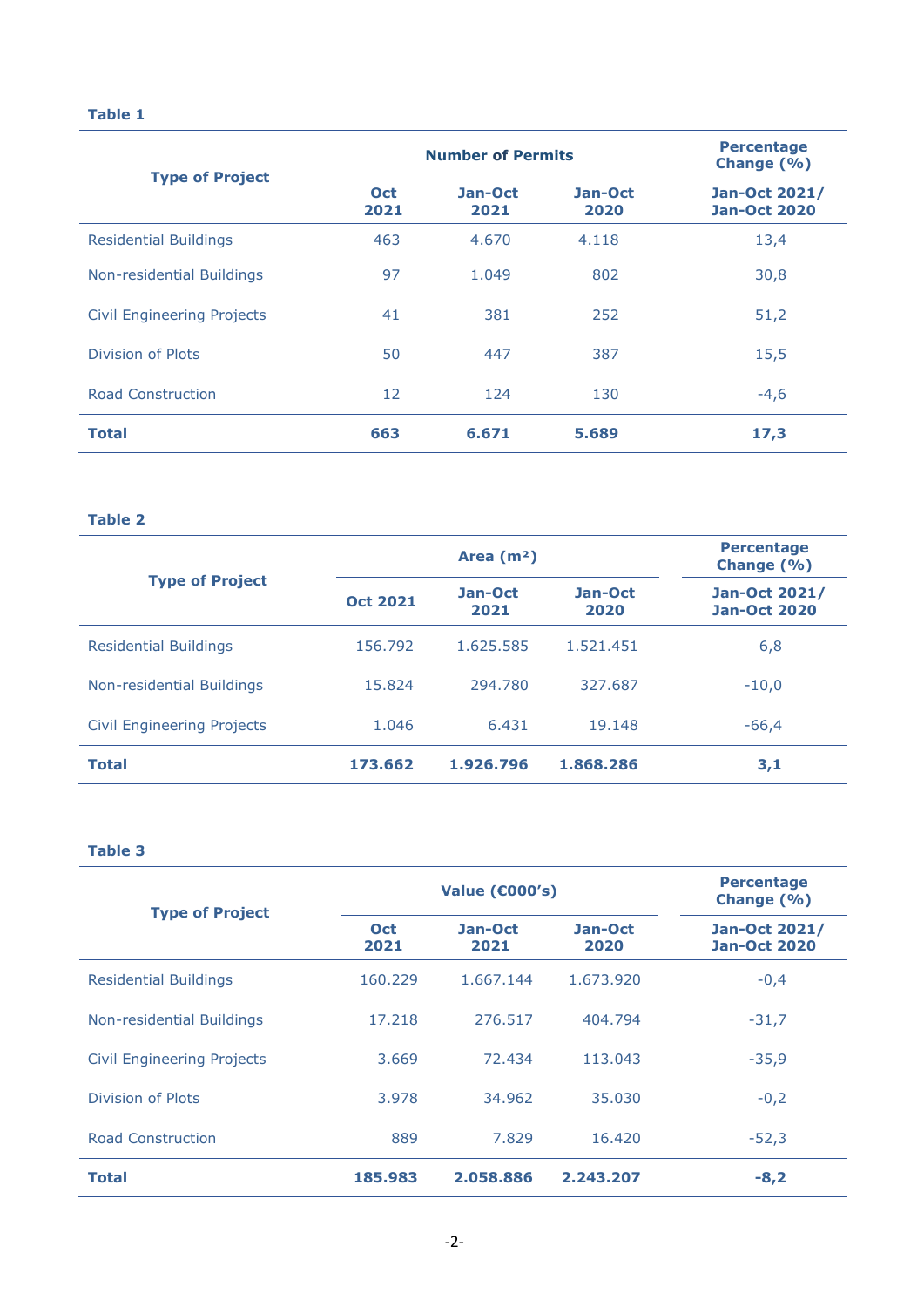#### **Table 4**

| <b>Residential Buildings</b>                      | <b>Number of Dwelling Units</b> |                 |                 | <b>Percentage</b><br>Change $(\% )$  |
|---------------------------------------------------|---------------------------------|-----------------|-----------------|--------------------------------------|
|                                                   | <b>Oct</b><br>2021              | Jan-Oct<br>2021 | Jan-Oct<br>2020 | Jan-Oct 2021/<br><b>Jan-Oct 2020</b> |
| Single houses                                     | 231                             | 2.878           | 2.510           | 14,7                                 |
| Buildings with two housing units                  | 81                              | 787             | 763             | 3,1                                  |
| Residential apartment blocks                      | 462                             | 4.545           | 3.967           | 14,6                                 |
| Residential/commercial apartment<br><b>blocks</b> | 27                              | 338             | 469             | $-27,9$                              |
| <b>Total</b>                                      | 801                             | 8.548           | 7.709           | 10,9                                 |